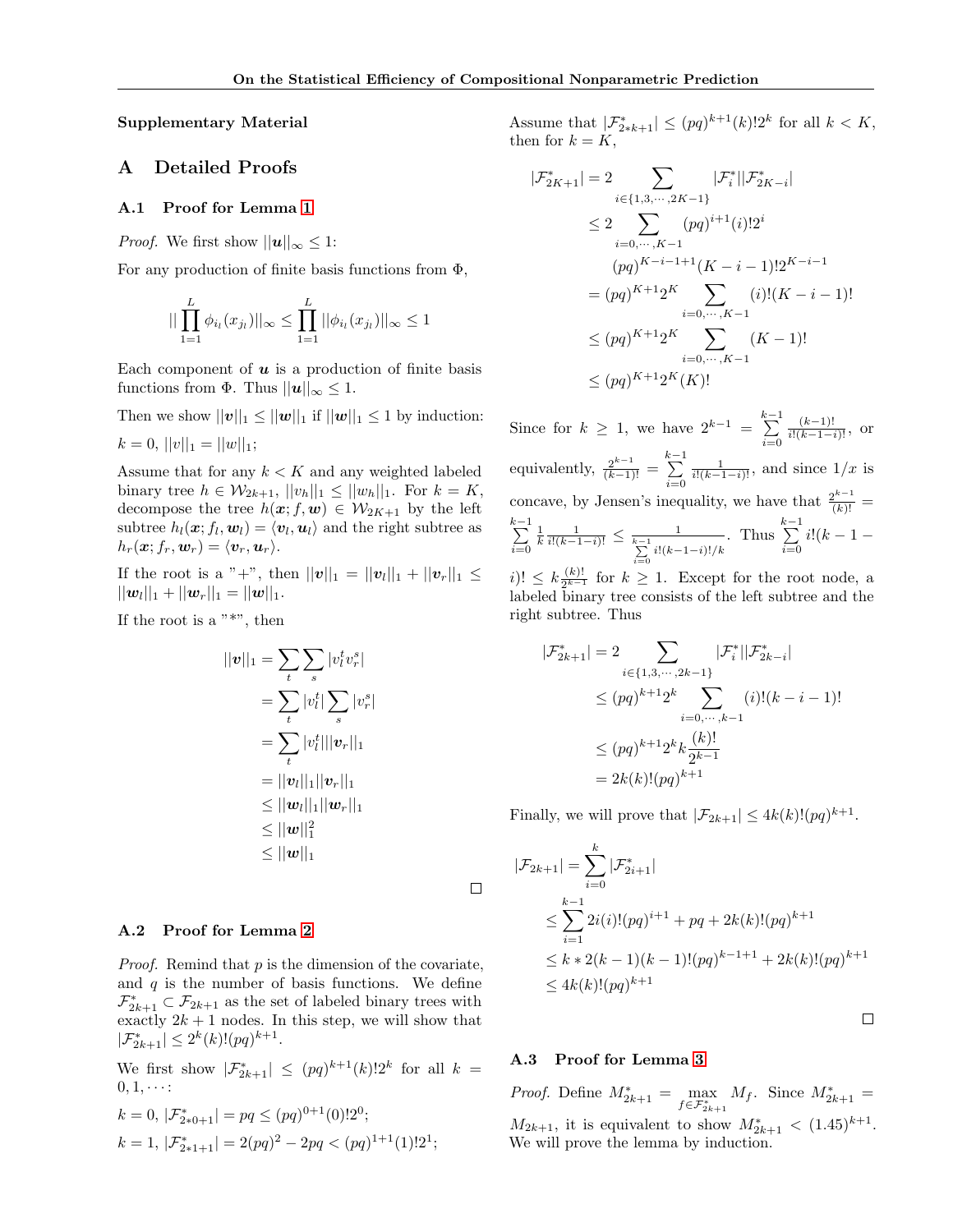$\Box$ 

 $k = 0, M^*_{2*0+1} = 1 < (1.45)^1;$  $k = 1, M^*_{2*1+1} = max(1, 1+1) = 2 < (1.45)^2;$  $k = 2, M^*_{2*2+1} = 3 < (1.45)^3;$ Assume that  $M^*_{2k+1} < (1.45)^{k+1}$  for all  $k < K$ , where  $K \geq 3$ , then for  $k = K$ ,  $M_{2k+1}^* = \max_{i \in \{1,3,\dots,2K-1\}}[\max(M_i^* M_{2K-i}^*, M_i^* + M_{2K-i}^*)]$  $\langle \max_{i \in \{1, 3, \cdots, 2K-1\}} [\max(1.45^{\frac{i-1}{2}+1}1.45^{\frac{2K-i-1}{2}+1}, \min_{i \in \{1, 3, \cdots, 2K-1\}} ]$  $1.45^{\frac{i-1}{2}+1} + 1.45^{\frac{2K-i-1}{2}+1})$  $= (1.45)^{K+1}$ 

# B Technical Lemma

The following technical lemma regarding the McDiarmid's condition for the supremum can be found in [2].

**Lemma 4.** Let  $z$  be a random variable of support  $\mathcal{Z} = (\mathbb{R}^p, \mathcal{Y})$  and distribution  $\mathcal{D}$ . Let  $S = \{z_1 \dots z_n\}$ be a dataset of n samples. Let  $H$  be a hypothesis class satisfying  $\mathcal{H} \subseteq \{h \mid h : \mathcal{Z} \to [0,1]\}.$  The function:

$$
\varphi(S) = \sup_{h \in \mathcal{H}} \left( \mathbb{E}_{\mathcal{D}}[h] - \widehat{\mathbb{E}}_S[h] \right) \tag{11}
$$

satisfies the following condition:

$$
|\varphi(z_1,\ldots,z_i,\ldots,z_n) - \varphi(z_1,\ldots,\widetilde{z}_i,\ldots,z_n)| \leq 1/n
$$
  

$$
(\forall i, \forall z_1 \ldots z_n, \widetilde{z}_i \in \mathcal{Z})
$$

# C Detailed Greedy Search Algorithm and Illustration Example

For completeness, we present our main greedy search algorithm in detail in Algorithm [1,](#page-1-0) as well as the algorithm to compute the node weights in Algorithm [2.](#page-2-0) For simplicity, we assume the covariate  $\mathbf{x}_m \in [0,1]^p$ . As for the set of basis functions  $\Phi$ , piecewise linear functions, Fourier basis functions, or truncated polynomials could be good choices in practice. We first define  $f_w(x)$  as the output of tree structure f with weights w for input  $x$ . For instance, let  $f$  be the tree structure of Figure 2(a). With a corresponding weight for each leaf,  $f_{\boldsymbol{w}}$  can be visualized as in Figure 2(b). Thus  $f_{\boldsymbol{w}}(\boldsymbol{x}) = (w_1\phi_1(x_2)+w_2\phi_3(x_1))*(w_3\phi_3(x_2)+w_4\phi_1(x_3))$ in this specific case. The loss function is defined as  $L(f_{\mathbf{w}}; \mathbf{x}, \mathbf{y}) = \sum_{m=1}^{n} (y_m - \hat{y}_m)^2/2$ , where  $\hat{y}_m = f_{\mathbf{w}}(\mathbf{x}_m)$ . We could explore the interaction structure  $f$  by adding and multiplying a basis function on a single dimension of covariate x.

<span id="page-1-0"></span>Algorithm 1 Greedy search algorithm

**Input:**  $\boldsymbol{X} = (\boldsymbol{x}_1, \dots, \boldsymbol{x}_n)' \in \mathbb{R}^{n \times p}$ : n data points  $y=(y_1,\ldots,y_n)\in\mathbb{R}^n$ : n observations  $\Phi$ : a set of q basis functions, k: the number of iterations Initialize the tree  $f_{\mathbf{w}} = w_0 + w_1 \phi_{i_1}(x_{j_1}),$  where  $(w_0, w_1, i_1, j_1) = \argmin_{(w'_0, w', i', j')}$  $\sum_{m=1}^{n} (y_m - w'_0$  $w' \phi_{i'}(x_{j'})^2$ for  $iters = 1$  to  $k - 1$  do for *node* in  $f_w$  leaves do  $path = path(f_{w}.root, node)$ for  $m = 1$  to  $n$  do Algorithm [2](#page-2-0) with input  $(x_m, f_w, path)$ :  $b_m = b(\boldsymbol{x}_m), k_m = k(\boldsymbol{x}_m)$  $c_m = node(\boldsymbol{x}_m)$  (If node is  $w\phi_i(x_j)$ , then  $node(\boldsymbol{x}_m) = w\phi_i(x_{mj}))$ end for  $(w_0, w_+, i_+, j_+) = \argmin_{(w'_0, w' \leq 1, i', j')}$  $\sum_{n=1}^{\infty}$  $\sum_{m=1}^{\infty} (y_m - w'_0$  $b_m - k_m(c_m + w'\phi_{i'}(x_{mj'})))^2$ , and define  $r_+$  as the corresponding minimum value attained.  $(w_0, w_*, i_*, j_*) = \argmin_{(w'_0, w' \leq 1, i', j')}$  $\sum_{n=1}^{\infty}$  $\sum_{m=1}^{\infty} (y_m - w'_0 (b_m - k_m(c_m w' \phi_{i'}(x_{mj'})))^2$ , and define  $r_*$  as the corresponding minimum value attained. if  $r_{+} < r_{*}$  then Insert the new leaf  $w_+\phi_{i_+}(x_{j_+})$  at node with "<sup>+</sup>", and call the new tree  $f_{\boldsymbol{w}}^{node}$  $r_{node} = r_+$ else Insert the new leaf $(w_*\phi_{i_*}(x_{j_*})$  at node) with "\*", and call the new tree  $f_{\boldsymbol{w}}^{node}$  $r_{node} = r_*$ end if Adjust all weights end for if  $r_{node} < r_{best}$  then  $r_{BEST}=r_{node}, f_{\boldsymbol{w}}^{best}=f_{\boldsymbol{w}}^{node}$ end if Update  $f_{w}$  with  $f_{w}^{best}$ end for Output:  $f_{w}$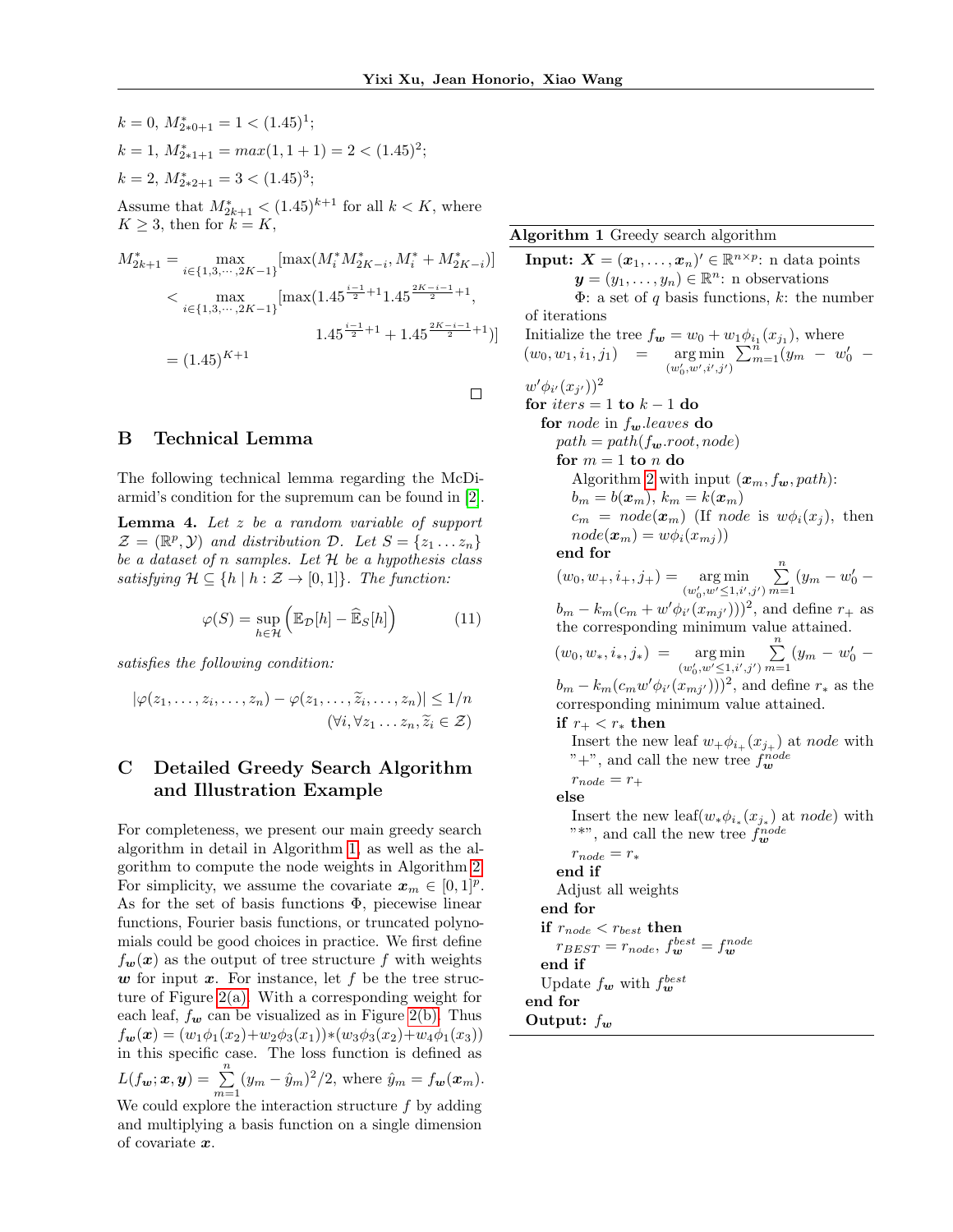<span id="page-2-0"></span>**Algorithm 2** Compute  $b(x_m)$  and  $k(x_m)$ **Input:**  $x_m \in \mathbb{R}^p$ : data point  $f_{\mathbf{w}}$ : current weighted labeled tree path: path from the root to the insert position Initialize *root* as the root of  $f_{w}$ , k=1, b=0 while *path* is not empty do Define *subtree* as the  $[path[1]$  subtree of root val = evaluate(subtree,  $x_m$ ), where evaluate gives the output of the weighted labeled tree subtree with input  $x_m$ if  $root = " +"$  then  $b = b + val * k$ else if  $root = " * " then$  $k = val * k$ end if Update root as its path [1] child Remove the first element of path end while Output:  $(b, k)$ 

An example to illustrate Algorithm [2.](#page-2-0) Take Figure [7](#page-2-1) for example, and assume we are trying to insert a new leaf  $wx_4^3$  with either a "+" or "\*" at the Node E, that is to replace the weighted leaf  $-.05x_1$  with either  $-.05x_1 + wx_4^3$  or  $-.05x_1 * wx_4^3$ . With an unknown weight w and an unknown intercept  $w_0$ , the output  $\hat{y}_m$ for the input  $x_m$  of the new tree is

$$
w_0 + [0.1x_{m2}^2 - 0.05x_{m1} + wx_{m4}^3](0.3\sin(\pi x_{m2}) + 0.02x_{m3})
$$
  
\n
$$
\triangleq w_0 + b(\mathbf{x}_m) + k(\mathbf{x}_m)(wx_{m4}^3 - 0.05x_{m1})
$$

for  $" +"$ , and

 $w_0 + [0.1x_{m2}^2 + wx_{m4}^3(-.05)x_{m1}](0.3\sin(\pi x_{m2}) + .02x_{m3})$  $= w_0 + b(\boldsymbol{x}_m) + k(\boldsymbol{x}_m) (-.05 w x_{m4}^3 x_{m1})$ 

<span id="page-2-1"></span>for  $"$ \*".



Figure 7: Inserting a new leaf at Node E.

Note that  $b(\boldsymbol{x}_m)$  and  $k(\boldsymbol{x}_m)$  are constant with respect to the to-be-defined

weight, and thus, the optimization problems  $\min_{w} \sum_{m=1}^{n}$  $\sum_{m=1} (y_m - w_0 - b(\boldsymbol{x}_m) - k(\boldsymbol{x}_m)(wx_{m4}^3 - .05x_{m1}))^2$ and  $\min_{w} \sum_{m=1}^{n}$  $\sum_{m=1} (y_m - w_0 - b(\boldsymbol{x}_m) - k(\boldsymbol{x}_m)(-.05wx_{m4}^3 x_{m1}))^2$ are both least square problems. We add a constraint  $|w| \leq 1$  according to the assumption of Theorem 1, to ensure the uniform convergence. However, it is not straightforward to compute  $b(\mathbf{x}_m)$  and  $k(\mathbf{x}_m)$ . As shown in Algorithm [2,](#page-2-0) we compute the value of  $b(x_m)$ and  $k(\boldsymbol{x}_m)$  iteratively along the path from the root to the insert position. We continue with our current setting, and move on to compute  $b(x_m)$  and  $k(x_m)$ according to Algorithm [2,](#page-2-0) assuming  $\mathbf{x}_m = (1, 1, 1)$ .

- 1. Input:  $\mathbf{x}_m = (1, 1, 1), f_{\mathbf{w}}$  is the tree in Figure [7,](#page-2-1)  $path = (left, right)$
- 2. Initialize:  $root = \text{Node A}, k = 1, b = 0$
- 3. In a first iteration  $path[1] = left$ , so define *subtree* as the right  $=$ !left subtree of root(consisting of Nodes C, F, G),

 $val_m = evaluate(subtree, \boldsymbol{x}_m) = .3\sin(\pi x_{m2}) +$  $.02x_{m3} = .02$ 

- 4. Since  $root = " *", k = val_m * k = .02$
- 5. Update root as its left child: root =Node B,  $path = (right)$  after removing the first element of path
- 6. In a second iteration  $path[1] = right$ , so update subtree as the  $left = \mid right$  subtree of root (consisting of Node D only)

 $val_m = evaluate(subtree, \boldsymbol{x}_m) = .1x_{m2}^2 = .1$ 

- 7. Since  $root = " +", b = b + val_m * k = .002$
- 8. Update root as its right child,  $path = ()$  after removing the first element of path
- 9. Stop the iterations since  $path$  is empty
- 10. Return  $(b(\mathbf{x}_m) = .002, k(\mathbf{x}_m) = .02)$

## D Real World Experiments

Airline Delays. For real-world experiments, we evaluate our algorithm on the US flight dataset. We use a subset of the data with flight arrival and departure times for commercial flights in 2008. The dataset is publicly available at http://statcomputing.org/dataexpo/2009/. The flight delay is the response variable, which is predicted by using the following variables: the age of the aircraft, distance that needs to be covered, airtime, departure time, arrival time, day of the week, day of the month, and